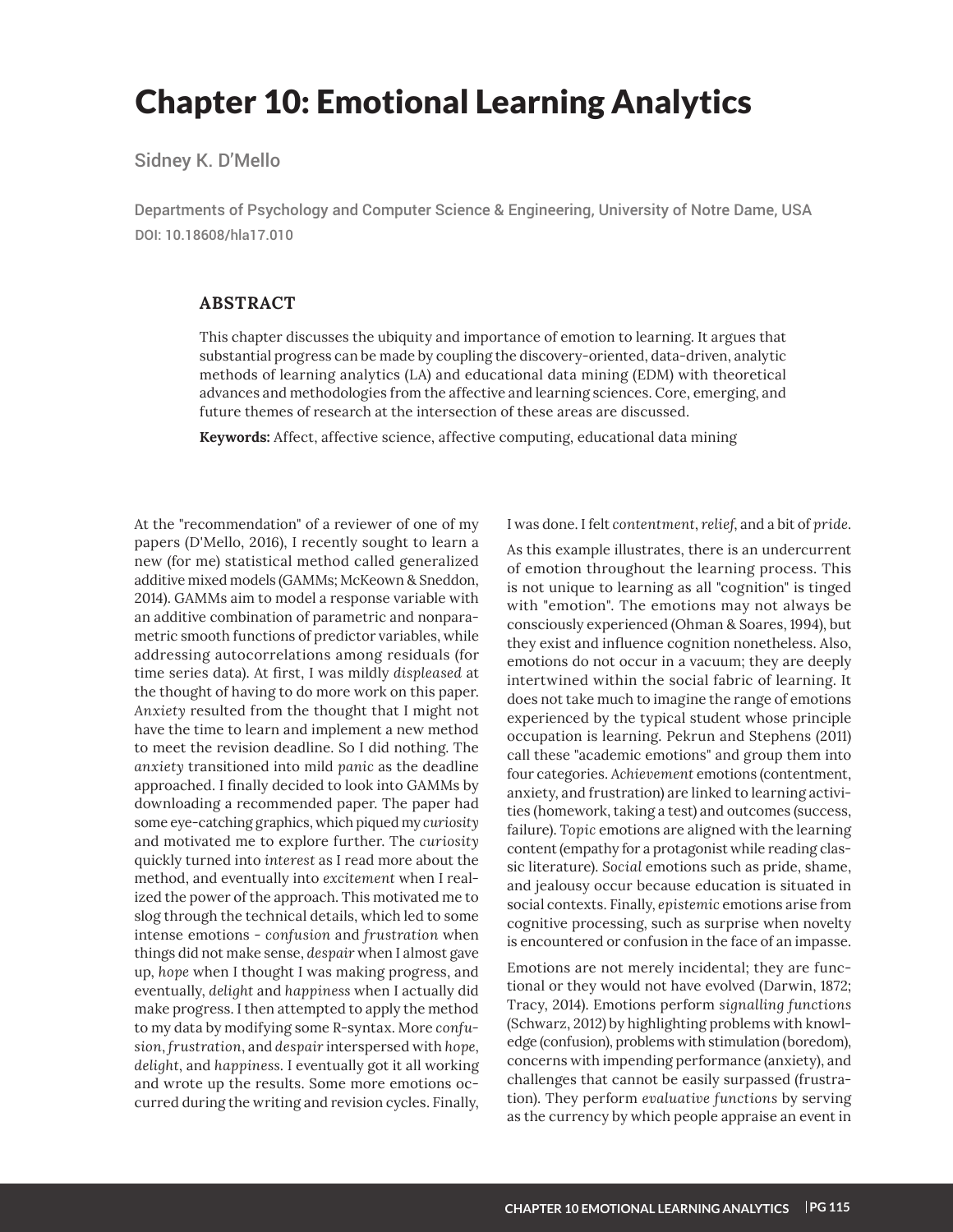terms of its value, goal relevance, and goal congruence (Izard, 2010). Emotions perform *modulation functions* by constraining or expanding cognitive focus with negative emotions engendering narrow, bottom-up, and focused modes of processing (constrained focus) (Barth & Funke, 2010; Schwarz, 2012) in comparison to positive emotions, which facilitate broader, top-down, generative processing (expanded focus) (Fredrickson & Branigan, 2005; Isen, 2008). Indeed, emotions pervade thought as is evident by their effects on memory, problem solving, decision making, and other facets of cognition (see Clore & Huntsinger, 2007, for a review).

So what exactly is an "emotion"? Truth be told, we do not really know or at least we do not fully agree (Izard, 2010). This can be readily inferred from the most recent debates on the psychological underpinnings of emotion - a debate sometimes referred to as the "100 year old emotion war" (Lench, Bench, & Flores, 2013; Lindquist, Siegel, Quigley, & Barrett, 2013). Fortunately, there is general agreement on the following key points. Emotions are conceptual entities that arise from brain-body-environment interactions. But you will not find them by looking in the brain, the body, or the environment. Instead, emotions *emerge* (Lewis, 2005) when organism-environment interactions trigger changes across multiple time scales and at multiple levels - neurobiological, physiological, behaviourally expressive, action-oriented, and cognitive/metacognitive/subjective. The "emotion" is reflected in these changes in a manner modulated by the ongoing situational context. The same emotional category (e.g., anxiety) will manifest differently based on a triggering event (Tracy, 2014), the specific biological/cognitive/metacognitive processes involved (Gross, 2008; Moors, 2014), and sociocultural influences (Mesquita & Boiger, 2014; Parkinson, Fischer, & Manstead, 2004). For example, an anxiety-inducing event will trigger distinct "episodes" of anxiety depending on the specific circumstance (public speaking, test taking), the temporal context (one day vs. one minute before the speech), the neurobiological system (baseline arousal), and the social context (speaking in front of colleagues vs. strangers). This level of variability and ambiguity is expected because humans and their emotions are dynamic and adaptive. Rigid emotions have little evolutionary value.

Where do learning analytics (LA) and educational data mining (EDM) fit in? On one hand, given the central role of emotions in learning, attempts to analyze (or data mine) learning without considering emotion will be incomplete. On the other hand, giving the ambiguity and complexity of emotional phenomena, attempts to study emotions during learning without the methods of LA and EDM will only yield shallow insights. Fortunately, there is a body of work that

adopts a data-driven analytic approach to study the incidence and influence of emotions on the processes and products of learning. In this chapter, I highlight some of the core, emerging, and future themes in this interdisciplinary research area.

Let us begin with a note on terminology. Emotion is related, but not equivalent to motivation, attitudes, preferences, physiology, arousal, and a host of other constructs often used to refer to it. Emotions are also distinct from moods and affective traits (Rosenberg, 1998). Emotion is not the same as a feeling. Hunger is a feeling but is not an emotion. Neither is pain. There is also some contention as to what constitutes an emotion. Anger is certainly an emotion, but what about confusion? Confusion has affective components (feelings of being confused, characteristic facial expressions; D'Mello & Graesser, 2014b), but there is some debate as to whether it is an emotion (Hess, 2003; Rozin & Cohen, 2003). Thus, in the remainder of this chapter, I use the more inclusive term "affective state" rather than the more restrictive term "emotion".

## **CORE THEMES**

I selected the following four themes to highlight the use of LA/EDM methods to study affect during learning. I also review one or two exemplary studies within each theme in some depth rather than cursorily reviewing many studies. This means that many excellent studies go unmentioned, but I leave it to the reader to explore the body of work within each theme. I recommend review papers, when available, to facilitate this process.

#### **Affect Analysis from Click-Stream Data**

One of the most basic uses of LA/EDM techniques is to use the rich stream of data generated during interactions with learning technologies in order to understand learners' cognitive processes (Corbett & Anderson, 1995; Sinha, Jermann, Li, & Dillenbourg, 2014). A complementary set of insights can be gleaned when affect is included in the mix, as illustrated in the study below.

Bosch and D'Mello (in press) conducted a lab study on the affective experience of students during their first programming session. Novice students ( $N = 99$ ) were asked to learn the fundamentals of computer programming in the Python language using a selfpaced computerized learning environment involving a 25-minute scaffolded learning phase and a 10-minute non-scaffolded fadeout phase. All instructional activities (coding, reading text, testing code, receiving errors, etc.) were logged and videos of students' faces and computer screens were recorded. Students provided affect judgments at approximately 100 points (every 15 seconds) over the course of viewing these videos immediately after the learning session via a retrospective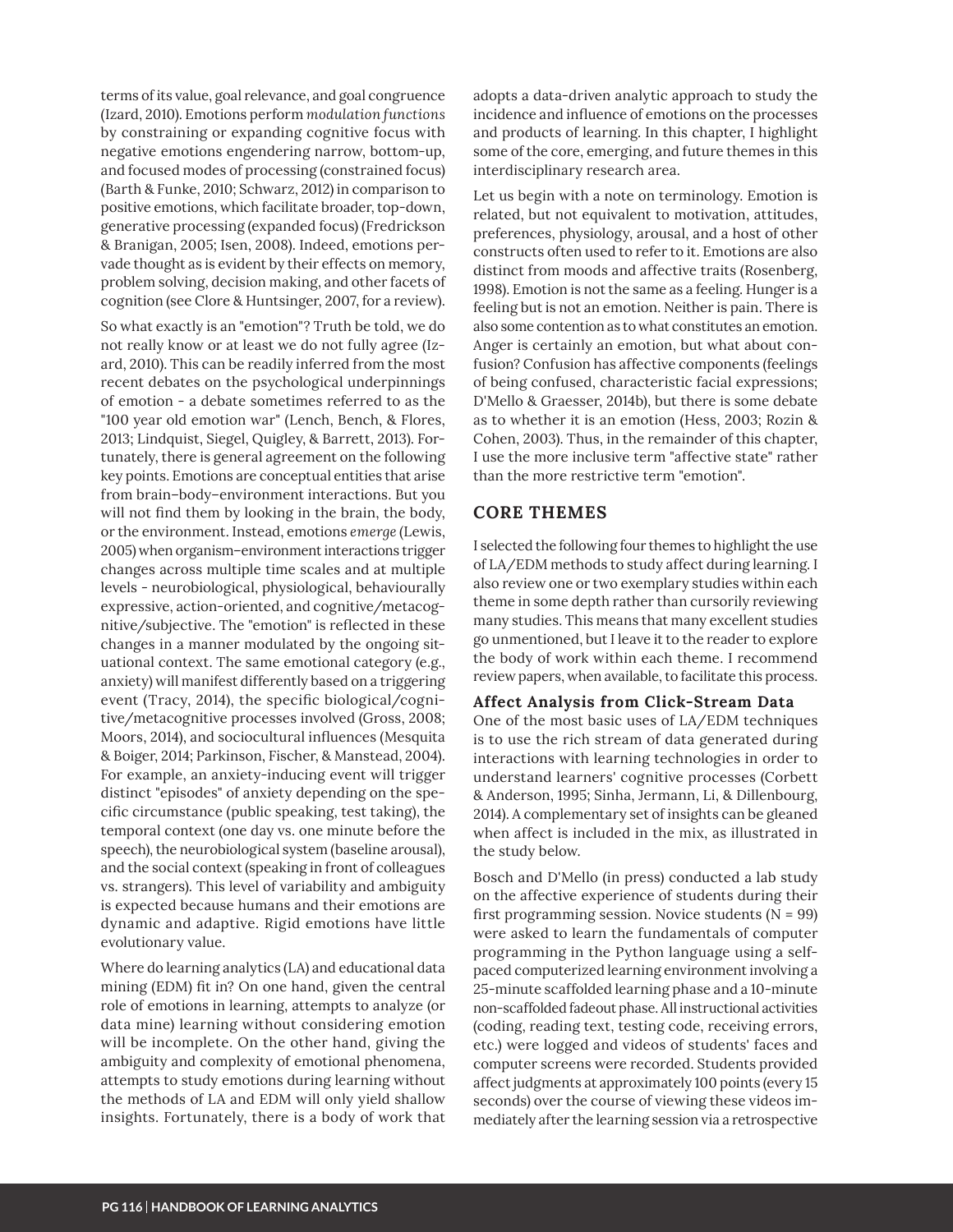affect judgment protocol (Porayska-Pomsta, Mavrikis, D'Mello, Conati, & Baker, 2013). The affective states of interest were anger, anxiety, boredom, confusion, curiosity, disgust, fear, frustration, flow/engagement, happiness, sadness, and surprise. Only engagement, confusion, frustration, boredom, and curiosity occurred with sufficient frequency to warrant further analysis.

The authors examined how interaction events give rise to affective states, and how affective states trigger various behaviours. They constructed time series that interspersed interaction events (from clickstream data) and affective states (self-reports) for each student during the scaffolded learning phase. Time series modelling techniques (D'Mello, Taylor, & Graesser, 2007) were used to identify significant transitions between affective states and interaction events. The resultant model is shown as a directed graph in Figure 10.1. There were some transitions between interaction events that did not include an affective state (dashed lines). This was due to the infrequency of affect sampling (every 15 seconds) relative to other interaction events (as frequent as 1 second).

The more interesting transitions include affective states. In particular, confusion and frustration were both preceded by an incorrect solution submission (SubmitError); these affective states were then followed by a hint request (ShowHint), or by constructing code (Coding), which itself triggered confusion and frustration. Reading instructional texts (including problem descriptions) was a precursor of engagement, curiosity, boredom, and confusion but not frustration. In other words, all the key affective states were related to knowledge assimilation (reading) and construction (coding) activities. However, only confusion and frustration accompanied failure (Submit Error) and subsequent help-seeking behaviours (ShowHint), which are presumably learning opportunities. Taken together, the transition model emphasizes the key role of impasses and the resultant negative activating states of confusion and frustration to learning (D'Mello & Graesser, 2012b; VanLehn, Siler, Murray, Yamauchi, & Baggett, 2003). It also illustrates how affect is interspersed throughout the learning process.



Figure 10.1. Significant transitions between affective states and interaction events during scaffolded learning of computer programming. Solid lines indicate transitions including affect. Dashed lines indicate transitions not involving affective states. ShowProblem: starting a new exercise; Reading: viewing the instructions and/ or problem statement; Coding: editing or viewing the current code; ShowHint: viewing a hint; TestRunError: code was run and encountered a syntax or runtime error; TestRunSuccess: code run without syntax or runtime errors (but was not checked for correctness); SubmitError: code submitted and produced an error or incorrect answer; SubmitSuccess: code submitted and was correct.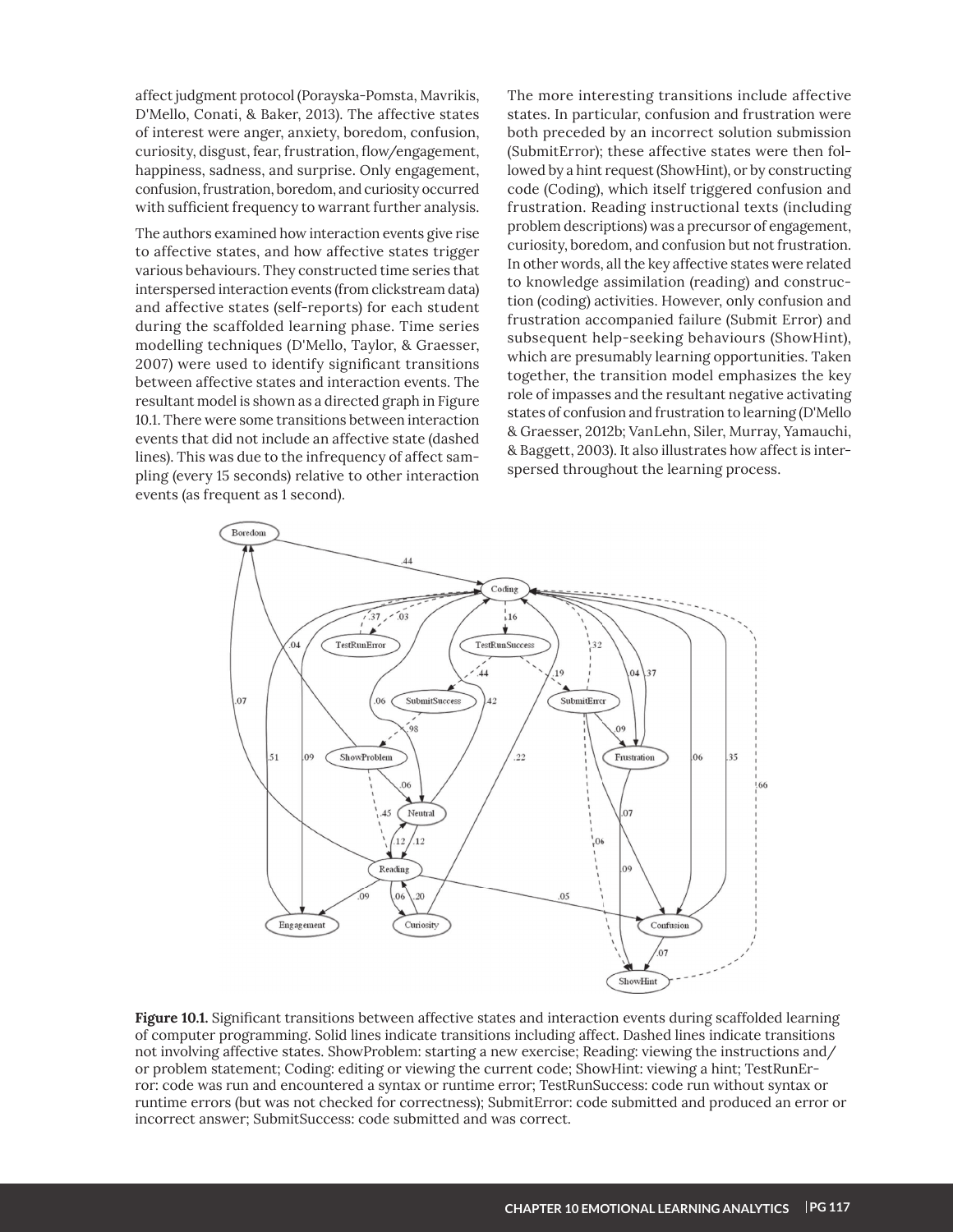### **Affect Detection from Interaction Patterns**

Affective states cannot be directly measured because they are conceptual entities (constructs). However, they emerge from environment-person interactions (context) and influence action by modulating cognition. Therefore, it should be possible to "infer" affect by analyzing the unfolding context and learner actions. This line of work, referred to as "interaction-based", "log-file based", or "sensor-free" affect detection was started more than a decade ago (Ai et al., 2006; D'Mello, Craig, Sullins, & Graesser, 2006) and was recently reviewed by Baker and Ocumpaugh (2015).

As an example, consider Pardos, Baker, San Pedro, and Gowda (2013), who developed affect detectors for ASSISTments, an intelligent tutoring system (ITS) for middle- and high-school mathematics, used by approximately 50,000 students in the US as part of their regular mathematics instruction (Razzaq et al., 2005). The authors adopted a supervised learning approach to build automated affect detectors. They collected training data from 229 students while they used ASSISTments in school computer labs. Human observers provided online observations (annotations) of affect as students interacted with ASSISTments using the Baker-Rodrigo Observation Method Protocol (BROMP) (Ocumpaugh, Baker, & Rodrigo, 2012). According to this protocol, trained observers provide live annotations of affect based on observable behaviour, including explicit actions towards the interface, interactions with peers and teachers, body movements, gestures, and facial expressions. The observers coded four affective states (boredom, frustration, engaged concentration, and confusion) and two behaviours (going off-task and gaming the system). Supervised learning techniques were used to discriminate each affective state from other states (e.g., bored vs. others) using features extracted from ASSISTments log files (performance on problems, hint requests, response times, etc.). Affect detection accuracies ranged from .632 to .678 (measured with the A-prime metric [similar to area under the receiver operating characteristic curve - AUC or AUROC]) for affect and .802 to .819 for behaviours. The classifier was validated in a manner that ensured generalizability to new students from the same population by enforcing strict independence among training and testing data.

Pardos et al. (2013) also provided preliminary evidence on the predictive validity of their detectors. This was done by applying the detectors on log files from a different set of 1,393 students who interacted with ASSISTments during the 2004-2006 school years several years before the measure was developed. Automatically measured affect and behaviour moderately correlated with standardized test scores. Further, San Pedro, Baker, Bowers, and Heffernan (2013) attempted to predict college enrollment based on the automatic detectors. They applied the detectors to existing log files from 3,707 students who interacted with AS-SISTments from 2004 to 2009. College enrollment information for these students was obtained from the National Student Clearinghouse. Automatically measured affective states were significant predictors of college enrollment several years later, which is a rather impressive finding.

#### **Affect Detection from Bodily Signals**

Affect is an embodied phenomenon in that it activates bodily response systems for action. This should make it possible to infer learner affect (a latent variable) from machine-readable bodily signals (observables). There is a rich body of work on the use of bodily signals to detect affect as discussed in a number of reviews (Calvo & D'Mello, 2010; D'Mello & Kory, 2015; Zeng, Pantic, Roisman, & Huang, 2009). The research has historically focused on interactions in controlled environments, but researchers have begun to take this work into the real world, notably computer-enabled classrooms. The study reviewed below reflects one such effort by our research group and collaborators, but the reader is directed to Arroyo et al. (2009) for their pioneering work on affect detection in computer-enabled classrooms.

Bosch, D'Mello, Baker, Ocumpaugh, and Shute (2016) studied automated detection of affect from facial features in a noisy real-world setting of a computer-enabled classroom. In this study, 137 middle and high school students played a conceptual physics educational game called Physics Playground (Shute, Ventura, & Kim, 2013) in small groups for 1.5 to 2 hours across two days as part of their regular physics/ physical science classes. Trained observers performed live annotations of boredom, confusion, frustration, engaged-concentration, and delight using the BROMP field observation protocol as in the ASSISTments study discussed above (Pardos et al., 2013). The observers also noted when students went off-task.

Videos of students' faces and upper bodies were recorded during game-play and synchronized with the affect annotations. The videos were processed using the FACET computer-vision program (Emotient, 2014), which provides estimates of the likelihood of 19 facial action units (Ekman & Friesen, 1978) (e.g., raised brow, tightened lips), head pose (orientation), and position (see Figure 10.2 for screenshot). Body movement was also estimated from the videos using motion filtering algorithms (Kory, D'Mello, & Olney, 2015) (see Figure 10.3). Supervised learning methods were used to build detectors of each affective state (e.g., bored vs. other states) using both facial expressions and bodily move-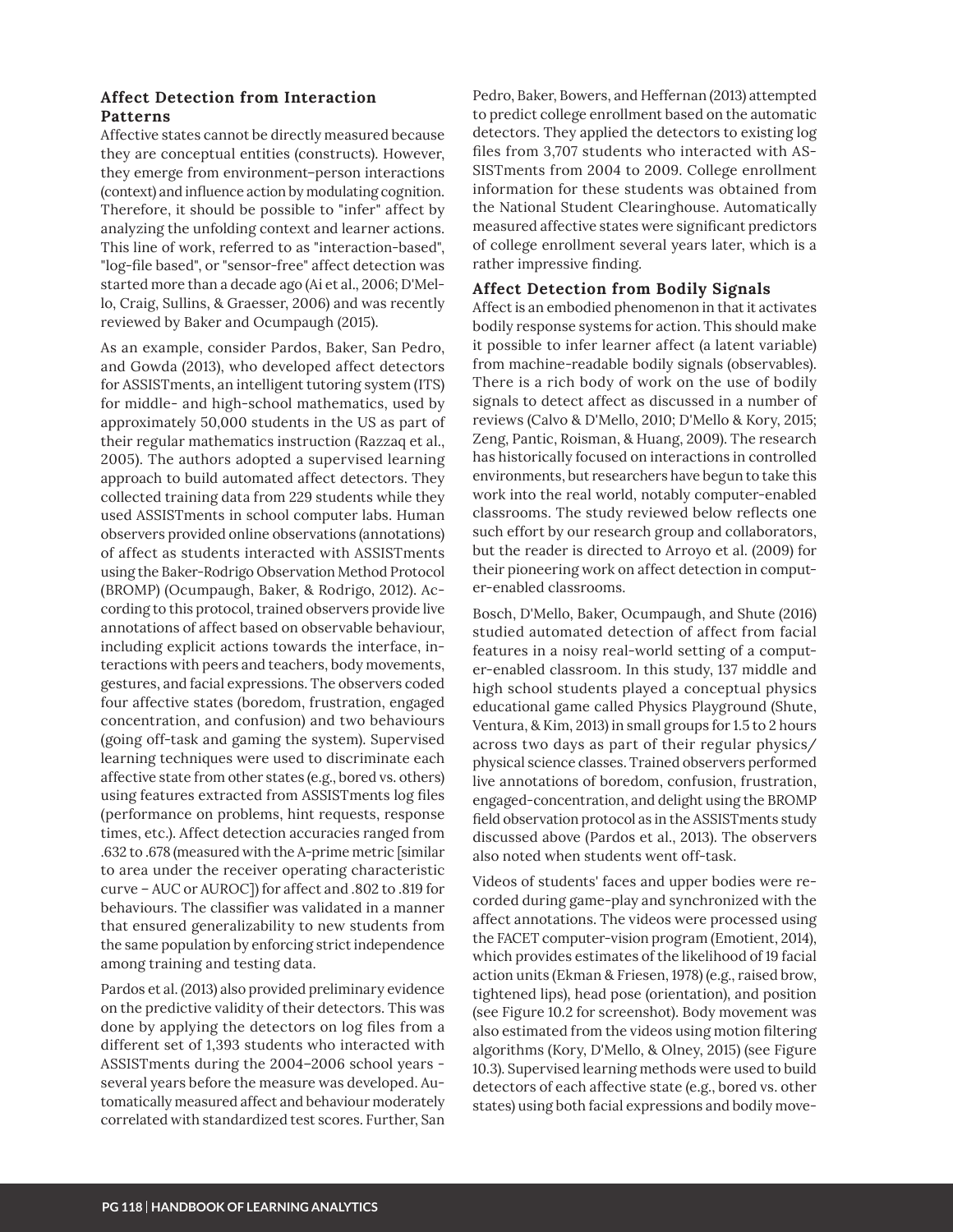

Figure 10.2. Automatic tracking of facial features using the Computer Expression Recognition Toolbox. The graphs on the right show likelihoods of activation of various facial features (e.g., brow lowered, eyelids tightening).



**Figure 10.3.** Automatic tracking of body movement from video using motion silhouettes. The image on the right displays the areas of movement from the video playing on the left. The graph on the bottom shows the amount of movement over time.

ments. The detectors were moderately successful with accuracies (quantified with the AUC metric as noted above) ranging from .610 to .867 for affect and .816 for off-task behaviours. Follow-up analyses confirmed that the affect detectors generalized across students, multiple days, class periods, and across different genders and ethnicities (as perceived by humans).

One limitation of the face-based affect detectors is that they are only applicable when the face can be automatically detected in the video stream. This is not always the case due to excessive movement, occlusion, poor lighting, and other factors. In fact, the face-based affect detectors were only applicable to 65% of the cases. To address this, Bosch, Chen, Baker, Shute, and D'Mello (2015) used multimodal fusion techniques to combine interaction-based (similar to previous section) and face-based detection. The

interaction-based detectors were less accurate than the face-based detectors (Kai et al., 2015), but were applicable to almost all of the cases. By combining the two, the applicability of detectors increased to 98% of the cases, with only a small reduction (<5% difference) in accuracy compared to face-based detection.

### **Integrating Affect Models in Affect-Aware Learning Technologies**

The interaction- and bodily-based affect detectors discussed above are tangible artifacts that can be instrumented to provide real-time assessments of student affect during interactions with a learning technology. This affords the exciting possibility of closing the loop by dynamically responding to the sensed affect. The aim of such affect-aware learning technologies is to expand the bandwidth of adaptivity of current learning technologies by responding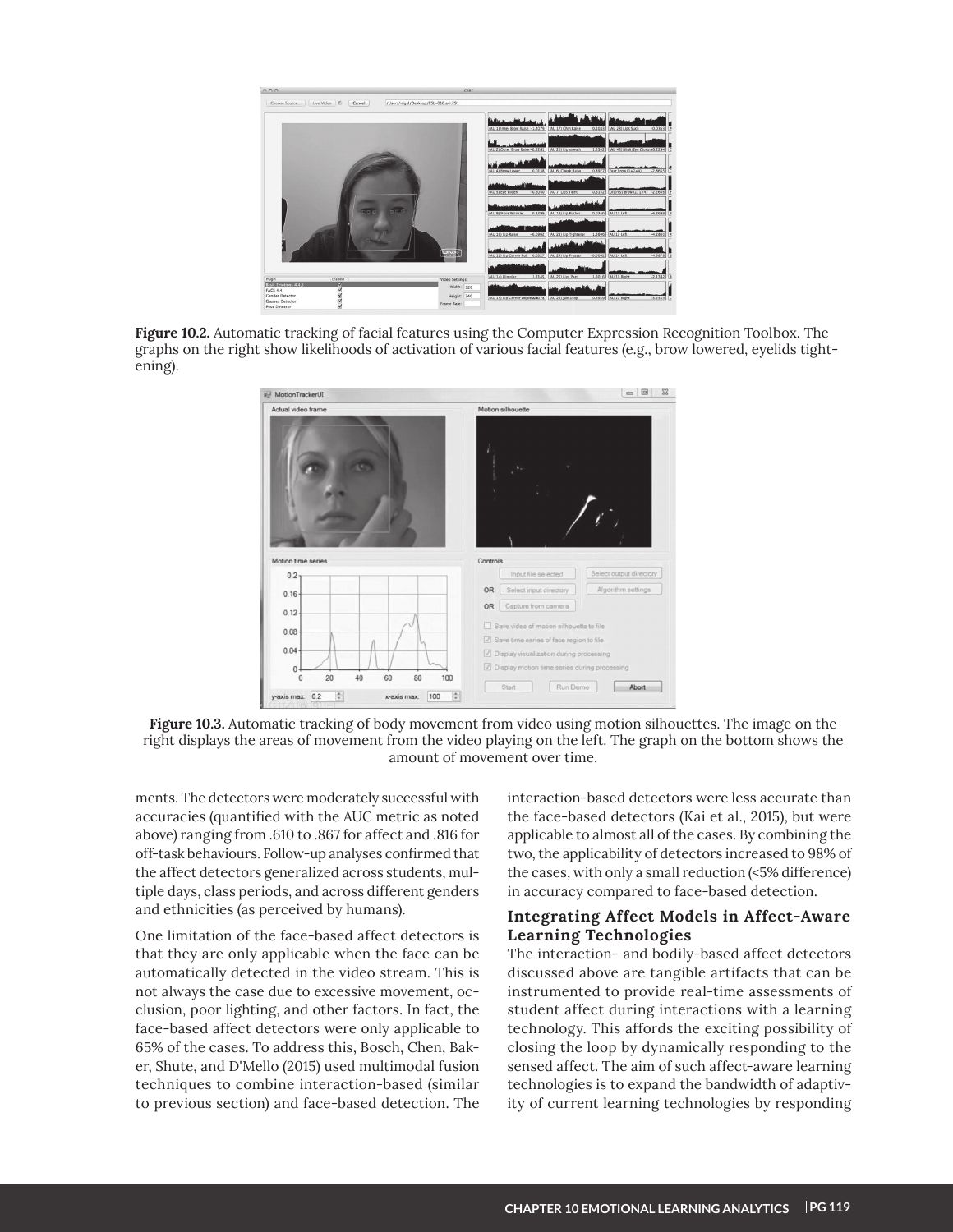

**Figure 10.4.** Affective AutoTutor: an intelligent tutoring system (ITS) with conversational dialogs that automatically detects and responds to learners' boredom, confusion, and frustration.

to what students feel in addition to what they think and do (see D'Mello, Blanchard, Baker, Ocumpaugh, & Brawner, 2014, for a review). Here, I highlight two such systems, the Affective AutoTutor (D'Mello & Graesser, 2012a) and UNC-ITSPOKE (Forbes-Riley & Litman, 2011).

Affective AutoTutor (see Figure 10.4) is a modified version of AutoTutor - a conversational ITS that helps students develop mastery on difficult topics in Newtonian physics, computer literacy, and scientific reasoning by holding a mixed-initiative dialog in natural language (Graesser, Chipman, Haynes, & Olney, 2005). The original AutoTutor system has a set of fuzzy production rules that are sensitive to the cognitive states of the learner. The Affective AutoTutor augments these rules to be sensitive to dynamic assessments of learners' affective states, specifically boredom, confusion, and frustration. The affective states are sensed by automatically monitoring interaction patterns, gross body movements, and facial features (D'Mello & Graesser, 2012a). The Affective AutoTutor responds with empathetic, encouraging, and motivational dialog-moves along with emotional displays. For example, the tutor might respond to mild boredom with, "This stuff can be kind of dull sometimes, so I'm gonna try and help you get through it. Let's go". The affective responses are accompanied by appropriate emotional facial expressions and emotionally modulated speech (e.g., synthesized empathy or encouragement).

The effectiveness of Affective AutoTutor over the original non-affective AutoTutor was tested in a between-subjects experiment where 84 learners were randomly assigned to two 30-minute learning sessions with either tutor (D'Mello, Lehman, Sullins et al., 2010). The results indicated that the affective tutor

helped learning for low-domain knowledge learners during the second 30-minute learning session. The affective tutor was less effective at promoting learning for high-domain knowledge learners during the first 30-minute session. Importantly, learning gains increased from Session 1 to Session 2 with the affective tutor whereas they plateaued with the non-affective tutor. Learners who interacted with the affective tutor also demonstrated improved performance on a subsequent transfer test. A follow-up analysis indicated that learners' perceptions of how closely the computer tutors resembled human tutors increased across learning sessions, was related to the quality of tutor feedback, and was a powerful predictor of learning (D'Mello & Graesser, 2012c). The positive change in perceptions was greater for the affective tutor.

As a second example, consider UNC-ITSPOKE (Forbes-Riley & Litman, 2011), a speech-enabled ITS for physics with the capability to automatically detect and respond to learners' certainty/uncertainty in addition to the correctness/incorrectness of their spoken responses. Uncertainty detection was performed by extracting and analyzing the acoustic-prosodic features in learners' spoken responses along with lexical and dialog-based features. UNC-ITSPOKE responded to uncertainty when the learner was correct but uncertain about the response. This was taken to signal an impasse because the learner is unsure about the state of their knowledge, despite being correct. The actual response strategy involved launching explanation-based sub-dialogs that provided added instruction to remediate the uncertainty. This could involve additional follow-up questions (for more difficult content) or simply the assertion of the correct information with elaborated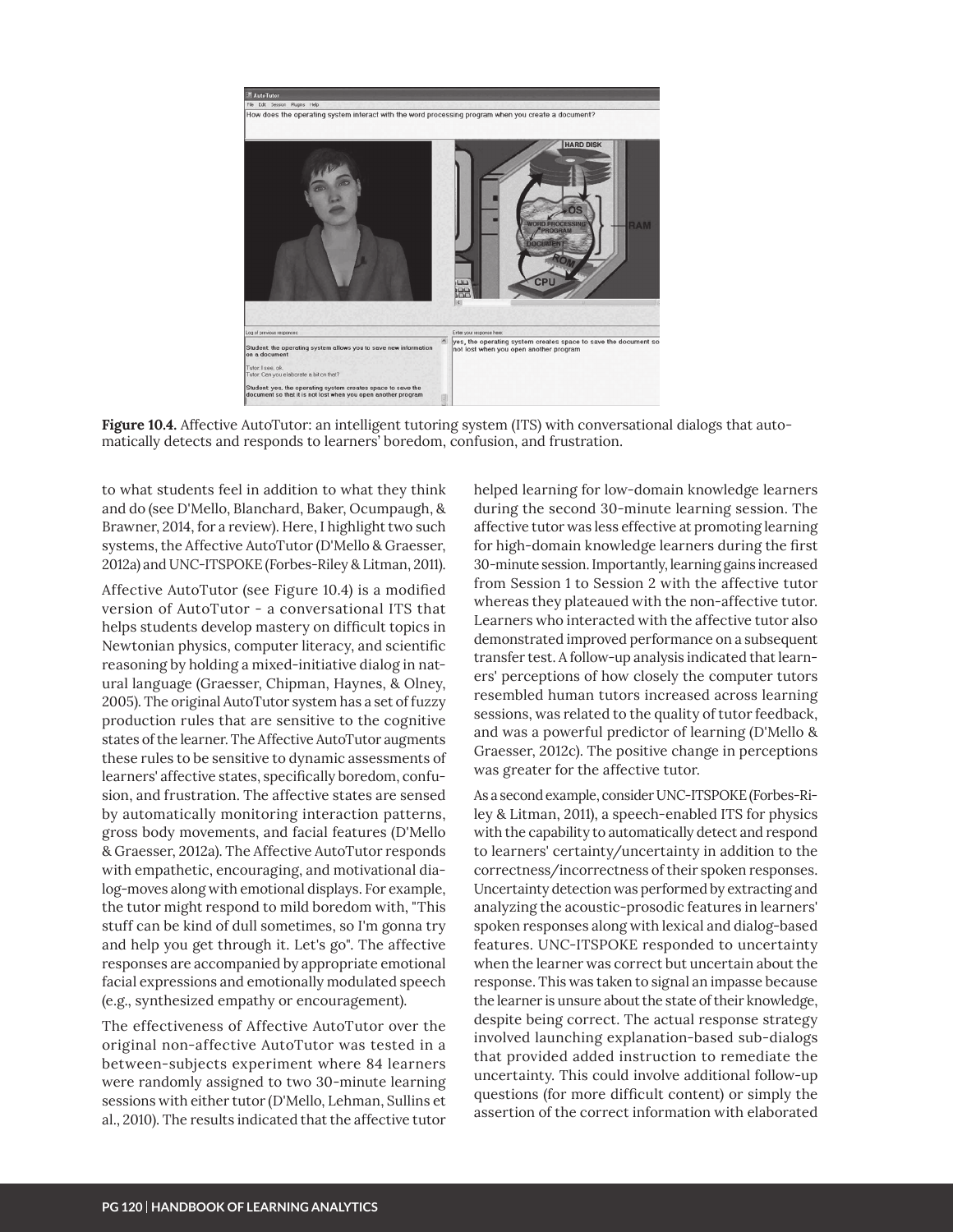explanations (for easier content).

Forbes-Riley and Litman (2011) compared learning outcomes of 72 learners who were randomly assigned to receive adaptive responses to uncertainty (adaptive condition), no responses to uncertainty (non-adaptive control condition), or random responses to uncertainty (random control condition). In this later condition, the added tutorial content from the sub-dialogs was given for a random set of turns in order to control for the additional tutoring. The results indicated that the adaptive condition achieved slightly (but not significantly) higher learning outcomes than the random and non-adaptive control conditions. The findings revealed that it was perhaps not the presence or absence of adaptive responses to uncertainty, but the number of adaptive responses that correlated with learning outcomes.

#### **EMERGING THEMES**

Research at the intersection of emotions, learning, LA, and EDM, has typically focused on one-on-one learning with intelligent tutoring systems (Forbes-Riley & Litman, 2011; Woolf et al., 2009), educational games (Conati & Maclaren, 2009; Sabourin, Mott, & Lester, 2011), or interfaces that support basic competencies like reading, writing, text-diagram integration, and problem solving (D'Mello & Graesser, 2014a; D'Mello, Lehman, & Person, 2010; D'Mello & Mills, 2014). Although these basic lines of research are quite active, recent work has focused on analyzing affect across more expansive interaction contexts that more closely capture the broader sociocultural context surrounding learning. I briefly describe four themes of research to illustrate a few of the exciting developments.

### **Affect-Based Predictors of Attrition and Dropout**

Early indicators of risk and early intervention systems are some of the "killer apps" of LA and EDM (Jayaprakash, Moody, Lauría, Regan, & Baron, 2014). Most fielded systems focus on academic performance data, demographics, and availability of financial assistance. These factors are undoubtedly important, but there are likely alternate factors that come into play. With this in mind, Aguiar, Ambrose, Chawla, Goodrich, and Brockman (2014) compared the predictive power of traditional academic and demographic features with features indicative of behavioural engagement in predicting dropout from an Introduction to Engineering Course. Their key finding was that behaviourally engaging with e-portfolios, measured by number of logins, number of artifacts submitted, and number of page hits, was a better predictor of dropout than models constructed from academic performance and demographics alone. Although affect was not directly

measured in this study, behaviourally engaging with e-portfolios can be considered a sign of interest, which is a powerful motivating emotion.

**Sentiment Analysis of Discussion Forums**

Language communicates feelings. Hence, sentiment analysis and opinion mining techniques (Pang & Lee, 2008) have considerable potential to study how students' thoughts (expressed in written language) about a learning experience predicts relevant behaviours (most importantly attrition). In line with this, Wen, Yang, and Rosé (2014) applied sentiment analysis techniques on student posts on three Massive Open Online Courses (MOOCs). They observed a negative correlation between the ratio of positive to negative terms and dropout across time. More recently, Yang, Wen, Howley, Kraut, and Rosé (2015) developed methods to automatically identify discussion posts that were indicative of student confusion. They showed that confusion reduced the likelihood of retention, but this could be mitigated with confusion resolution and other supportive interventions.

#### **Classroom Learning Analytics**

Recent advances in sensing and signal processing technologies have made it possible to automatically model aspects of students' classroom experience that could previously only be obtained from self-reports and cumbersome human observations. For example, second-generation Kinects can detect whether the eyes or mouth are open, if a person is looking away, and if the mouth has moved, for up to six people at a time (Microsoft, 2015). In one pioneering study, Raca, Kidzinski, and Dillenbourg (2015) tracked students in a classroom using multiple cameras affixed around the blackboard area. Computer vision techniques were used for head detection and head-pose estimation, which were then used to train a detector of student attention (validated via self-reports). This emerging area, related to the field of multimodal learning analytics (Blikstein, 2013), is poised for considerable progress in years to come.

#### **Teacher Analytics**

Teachers should not be left out of the loop since teacher practices are known to influence student affect and engagement. Unfortunately, quantifying teacher instructional practices relies on live observations in classrooms (e.g., Nystrand, 1997), which makes the research difficult to scale. To address this, researchers have begun to develop methods for automatic analysis of teacher instructional practices. In a pioneering study, Wang, Miller, and Cortina (2013) recorded classroom audio in 1st to 3rd grade math classes and developed automatic methods to predict the level of discussions in these classes. This work was recently expanded to analyze several additional instructional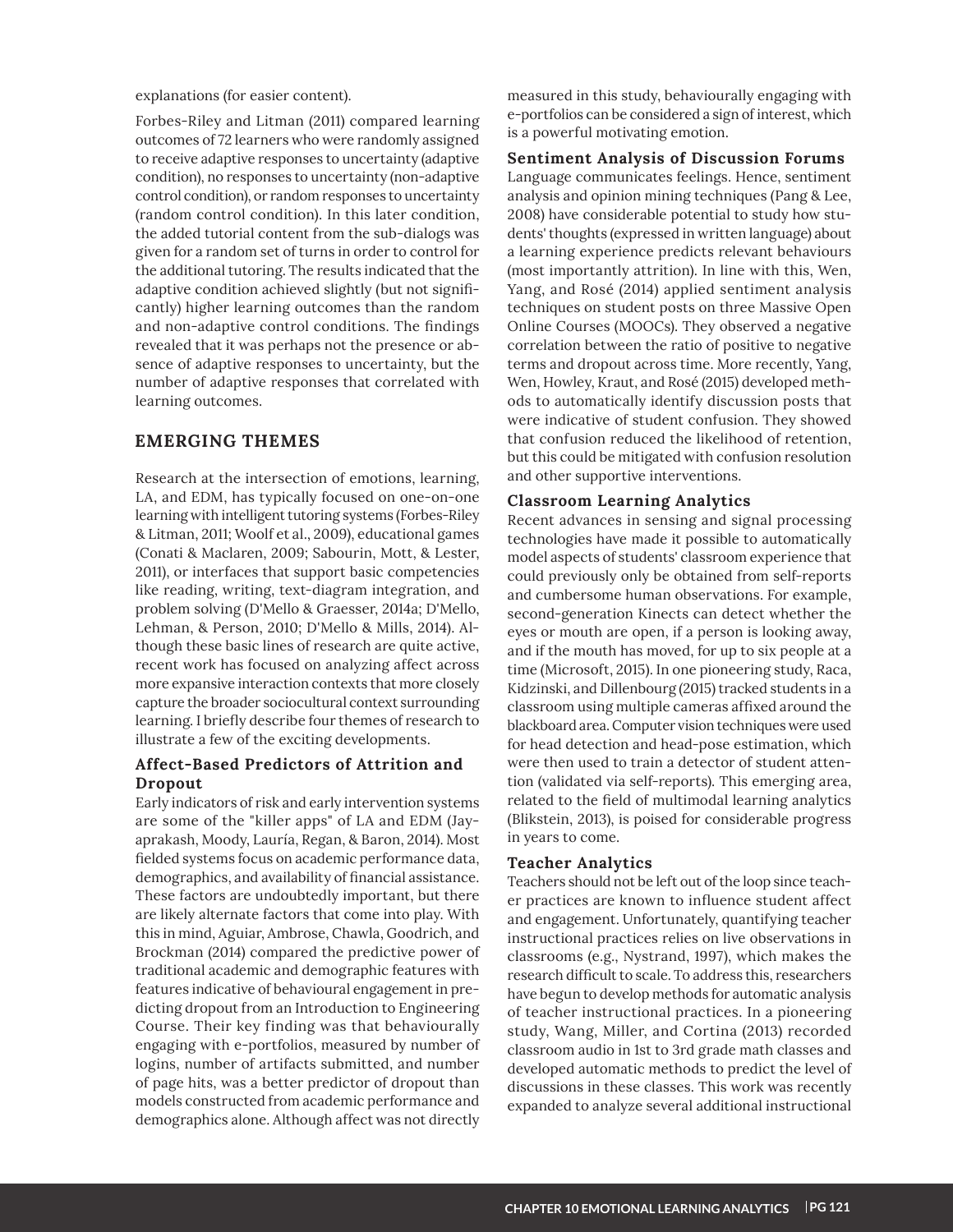activities (lecturing, small group work, supervised seatwork, question/answer, and procedures and directions) in larger samples of middle-school literature and language-arts classes using teacher audio alone (Donnelly et al., 2016a) or a combination of teacher and classroom audio (Donnelly et al., 2016b). Blanchard et al. (2016) used teacher audio to automatically detect teacher questions, achieving a .85 correlation with the proportion of human-coded questions. The next step in this line of work is to use information on what teachers are doing to contextualize how students are feeling, which in turn influences what they think, do, and learn.

# **FUTURE THEMES**

Let me end by briefly highlighting some potential future themes of research. One promising area of research involves a detailed analysis of the emotional experience of learners and communities of learners across the extended time scale of a traditional course, a flipped-course, or a MOOC (Dillon et al., 2016). A second involves the study of emotion regulation during learning, especially how LA/EDM methods can be used to identify different regulatory strategies (Gross, 2008), so that the more beneficial ones can be engendered (e.g., Strain & D'Mello, 2014). A third would jointly consider emotion alongside attentional states of mindfulness, mind wandering, and how emotion-attention blends like the "flow experience" (Csikszentmihalyi, 1990) emerge and manifest in the body and in behaviour. A fourth addresses how the so-called "non-cognitive" (Farrington et al., 2012) traits like grit, self-control, and diligence modulate learner emotions and efforts to regulate them (e.g., Galla et al., 2014). A fifth would monitor emotions of groups of learners during collaborative learning and collaborative problem solving (Ringeval, Sonderegger, Sauer, & Lalanne, 2013) given the importance of collaboration as a critical 21st century skill (OECD, 2015).

Finally, quoting William James's classic 1884 treatise on emotion: "The most important part of my environment is my fellow-man. The consciousness of his attitude towards me is the perception that normally unlocks most of my shames and indignations and fears" (p. 195). Research to date has mainly focused on the achievement, epistemic, and topic emotions. However, an analysis of learning in the sociocultural context in which it is situated must adequately address the social emotions of pride, shame, guilt, jealousy, envy, and so on. This is both a future theme and a grand research challenge.

# **CONCLUSION**

Learning is not a cold intellectual activity; it is punctuated with emotion. The emotions are not merely decorative, they have agency. But emotion is a complex phenomenon with multiple components that dynamically unfold across multiple time scales. And despite great strides in the fields of affective sciences and affective neuroscience, we know little about emotions, and even less on emotions during learning. This is certainly not to imply that we should refrain from modelling emotion until there is more theoretical clarity. Quite the opposite. It simply means that we need to be mindful of what we are modelling when we say we are modelling emotion. We also need to embrace, rather than dilute, the complexity and ambiguity inherent in emotion. If anything, the discovery-oriented, data-driven, analytic methods of LA and EDM, along with an emphasis on real-world data collection, has the unique potential to advance both the science of learning and the science of emotion. It all begins by incorporating emotion into the analysis of learning.

# **ACKNOWLEDGEMENTS**

This research was supported by the National Science Foundation (NSF) (DRL 1108845 and IIS 1523091), the Bill & Melinda Gates Foundation, and the Institute for Educational Sciences (R305A130030). Any opinions, findings and conclusions, or recommendations expressed in this paper are those of the author and do not necessarily reflect the views of the funding agencies.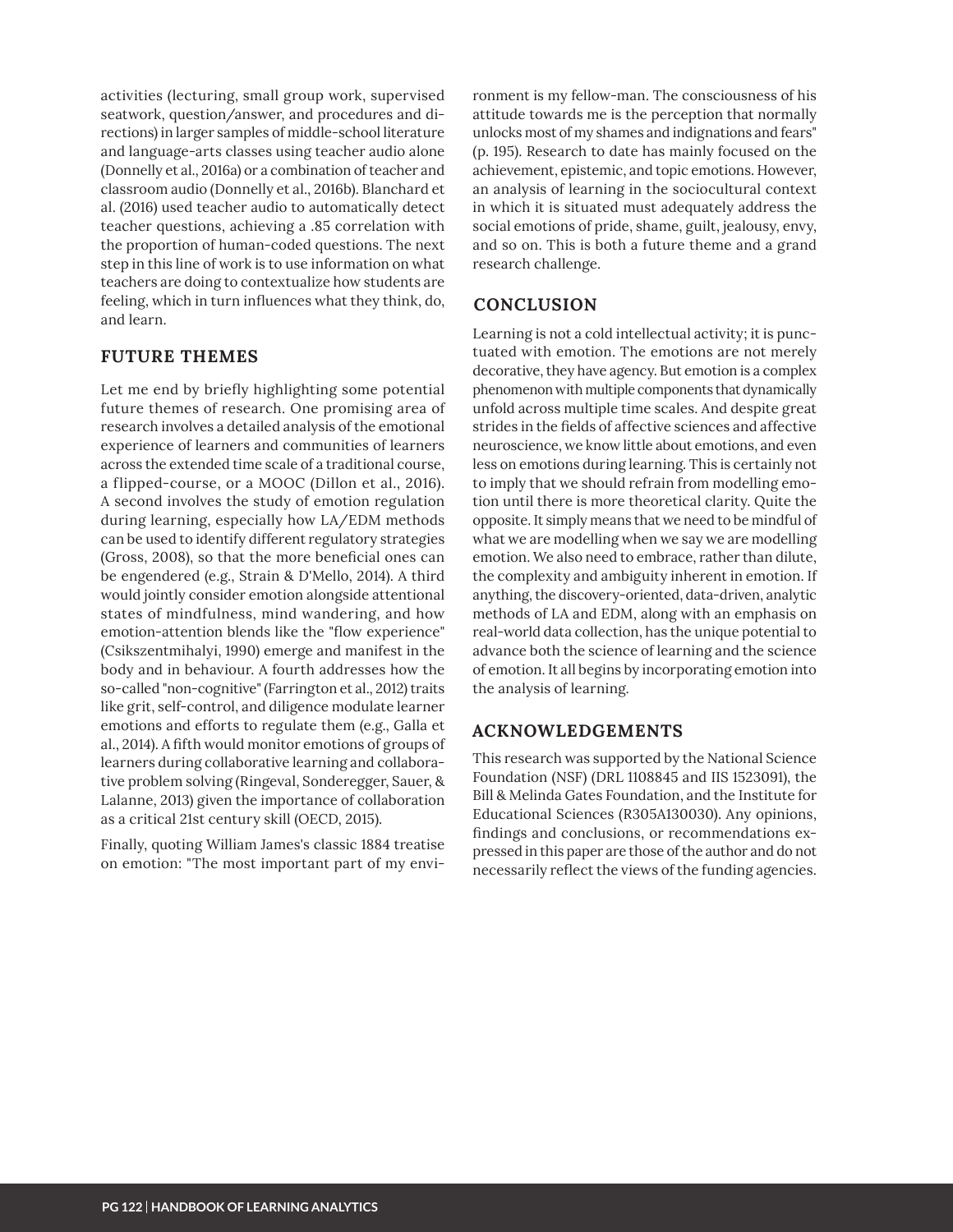#### **REFERENCES**

- Aguiar, E., Ambrose, G. A. A., Chawla, N. V., Goodrich, V., & Brockman, J. (2014). Engagement vs. performance: Using electronic portfolios to predict first semester engineering student persistence. Journal of Learning Analytics, 1(3), 7-33.
- Ai, H., Litman, D. J., Forbes-Riley, K., Rotaru, M., Tetreault, J. R., & Pur, A. (2006). Using system and user performance features to improve emotion detection in spoken tutoring dialogs. Proceedings of the 9th International Conference on Spoken Language Processing (Interspeech 2006).
- Arroyo, I., Woolf, B., Cooper, D., Burleson, W., Muldner, K., & Christopherson, R. (2009). Emotion sensors go to school. In V. Dimitrova, R. Mizoguchi, B. Du Boulay, & A. Graesser (Eds.), Proceedings of the 14th International Conference on Artificial Intelligence in Education (pp. 17-24). Amsterdam: IOS Press.
- Baker, R., & Ocumpaugh, J. (2015). Interaction-based affect detection in educational software. In R. Calvo, S. D'Mello, J. Gratch, & A. Kappas (Eds.), The Oxford handbook of affective computing (pp. 233-245). New York: Oxford University Press.
- Barth, C. M., & Funke, J. (2010). Negative affective environments improve complex solving performance. Cognition and Emotion, 24(7), 1259-1268. doi:10.1080/02699930903223766
- Blanchard, N., Donnelly, P., Olney, A. M., Samei, B., Ward, B., Sun, X., ... D'Mello, S. K. (2016). Identifying teacher questions using automatic speech recognition in live classrooms. Proceedings of the  $17<sup>th</sup>$  Annual SIGdial Meeting on Discourse and Dialoque (SIGDIAL 2016) (pp. 191-201). Association for Computational Linguistics.
- Blikstein, P. (2013). Multimodal learning analytics. Proceedings of the 3rd International Conference on Learning Analytics and Knowledge (LAK '13), 8-12 April 2013, Leuven, Belgium. New York: ACM.
- Bosch, N., Chen, H., Baker, R., Shute, V., & D'Mello, S. K. (2015). Accuracy vs. availability heuristic in multimodal affect detection in the wild. Proceedings of the 17th ACM International Conference on Multimodal Interaction (ICMI 2015). New York: ACM.
- Bosch, N., & D'Mello, S. K. (in press). The affective experience of novice computer programmers. International Journal of Artificial Intelligence in Education.
- Bosch, N., D'Mello, S., Baker, R., Ocumpaugh, J., & Shute, V. (2016). Using video to automatically detect learner affect in computer-enabled classrooms. ACM Transactions on Interactive Intelligent Systems, 6(2), doi:10.1145/2946837.
- Calvo, R. A., & D'Mello, S. K. (2010). Affect detection: An interdisciplinary review of models, methods, and their applications. IEEE Transactions on Affective Computing, 1(1), 18-37. doi:10.1109/T-AFFC.2010.1
- Clore, G. L., & Huntsinger, J. R. (2007). How emotions inform judgment and regulate thought. Trends in Cognitive Sciences, 11(9), 393-399. doi:10.1016/j.tics.2007.08.005
- Conati, C., & Maclaren, H. (2009). Empirically building and evaluating a probabilistic model of user affect. User Modeling and User-Adapted Interaction, 19(3), 267-303.
- Corbett, A., & Anderson, J. (1995). Knowledge tracing: Modeling the acquisition of procedural knowledge. User Modeling and User-Adapted Interaction, 4(4), 253-278.

Csikszentmihalyi, M. (1990). Flow: The psychology of optimal experience. New York: Harper & Row.

- D'Mello, S. K. (2016). On the influence of an iterative affect annotation approach on inter-observer and self-observer reliability. IEEE Transactions on Affective Computing, 7(2), 136-149.
- D'Mello, S. K., Blanchard, N., Baker, R., Ocumpaugh, J., & Brawner, K. (2014). I feel your pain: A selective review of affect-sensitive instructional strategies. In R. Sottilare, A. Graesser, X. Hu, & B. Goldberg (Eds.), Design recommendations for adaptive intelligent tutoring systems: Adaptive instructional strategies (Vol. 2, pp. 35-48). Orlando, FL: US Army Research Laboratory.
- D'Mello, S., Craig, S., Sullins, J., & Graesser, A. (2006). Predicting affective states expressed through an emotealoud procedure from AutoTutor's mixed-initiative dialogue. International Journal of Artificial Intelligence in Education, 16(1), 3-28.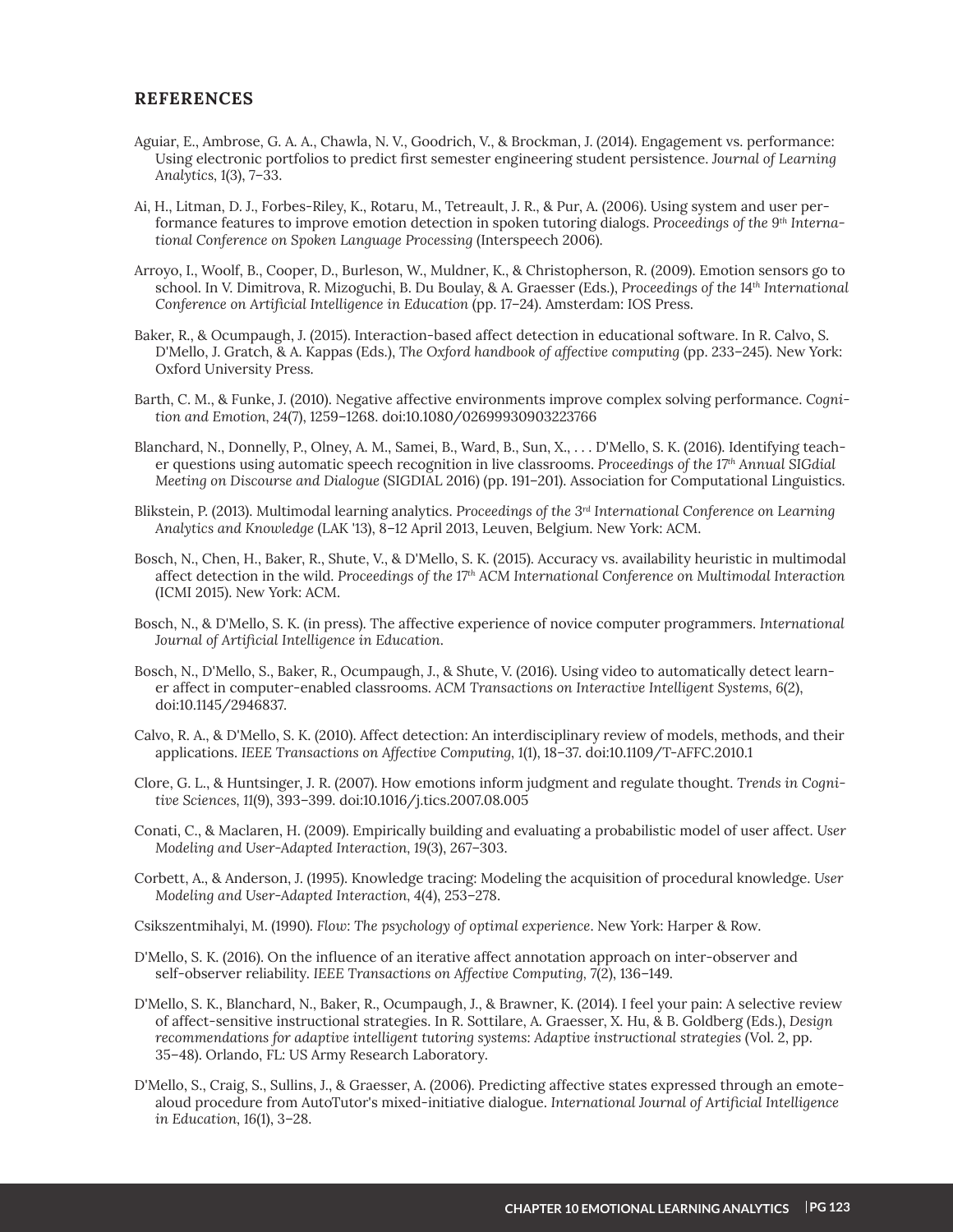- D'Mello, S., & Graesser, A. (2012a). AutoTutor and Affective AutoTutor: Learning by talking with cognitively and emotionally intelligent computers that talk back. ACM Transactions on Interactive Intelligent Systems, 2(4), 23:22-23:39.
- D'Mello, S., & Graesser, A. (2012b). Dynamics of affective states during complex learning. Learning and Instruction, 22(2), 145-157. doi:10.1016/j.learninstruc.2011.10.001
- D'Mello, S., & Graesser, A. (2012c). Malleability of students' perceptions of an affect-sensitive tutor and its influence on learning. In G. Youngblood & P. McCarthy (Eds.), Proceedings of the 25<sup>th</sup> Florida Artificial Intelligence Research Society Conference (pp. 432–437). Menlo Park, CA: AAAI Press.
- D'Mello, S., & Graesser, A. (2014a). Inducing and tracking confusion and cognitive disequilibrium with breakdown scenarios. Acta Psychologica, 151, 106-116.
- D'Mello, S. K., & Graesser, A. C. (2014b). Confusion. In R. Pekrun & L. Linnenbrink-Garcia (Eds.), International handbook of emotions in education (pp. 289-310). New York: Routledge.
- D'Mello, S. K., & Kory, J. (2015). A review and meta-analysis of multimodal affect detection systems. ACM Computing Surveys, 47(3), 43:41-43:46.
- D'Mello, S., Lehman, B., & Person, N. (2010). Monitoring affect states during effortful problem solving activities. International Journal of Artificial Intelligence in Education, 20(4), 361-389.
- D'Mello, S., Lehman, B., Sullins, J., Daigle, R., Combs, R., Vogt, K., . . . Graesser, A. (2010). A time for emoting: When affect-sensitivity is and isn't effective at promoting deep learning. In J. Kay & V. Aleven (Eds.), Proceedings of the 10<sup>th</sup> International Conference on Intelligent Tutoring Systems (pp. 245–254). Berlin/Heidelberg: Springer.
- D'Mello, S., & Mills, C. (2014). Emotions while writing about emotional and non-emotional topics. Motivation and Emotion, 38(1), 140-156.
- D'Mello, S., Taylor, R. S., & Graesser, A. (2007). Monitoring affective trajectories during complex learning. In D. McNamara & J. Trafton (Eds.), Proceedings of the 29th Annual Cognitive Science Society (pp. 203-208). Austin, TX: Cognitive Science Society.
- Darwin, C. (1872). The expression of the emotions in man and animals. London: John Murray.
- Dillon, J., Bosch, N., Chetlur, M., Wanigasekara, N., Ambrose, G. A., Sengupta, B., & D'Mello, S. K. (2016). Student emotion, co-occurrence, and dropout in a MOOC context. In T. Barnes, M. Chi, & M. Feng (Eds.), Proceedings of the 9th International Conference on Educational Data Mining (EDM 2016) (pp. 353-357). International **Educational Data Mining Society.**
- Donnelly, P., Blanchard, N., Samei, B., Olney, A. M., Sun, X., Ward, B., . . . D'Mello, S. K. (2016a). Automatic teacher modeling from live classroom audio. In L. Aroyo, S. D'Mello, J. Vassileva, & J. Blustein (Eds.), Proceedings of the 2016 ACM International Conference on User Modeling, Adaptation, & Personalization (ACM UMAP 2016) (pp. 45-53). New York: ACM.
- Donnelly, P., Blanchard, N., Samei, B., Olney, A. M., Sun, X., Ward, B., ... D'Mello, S. K. (2016b). Multi-sensor modeling of teacher instructional segments in live classrooms. Proceedings of the 18<sup>th</sup> ACM International Conference on Multimodal Interaction (ICMI 2016). New York: ACM.
- Ekman, P., & Friesen, W. (1978). The facial action coding system: A technique for the measurement of facial movement. Palo Alto, CA: Consulting Psychologists Press.
- Emotient. (2014). FACET: Facial expression recognition software.
- Farrington, C. A., Roderick, M., Allensworth, E., Nagaoka, J., Keyes, T. S., Johnson, D. W., & Beechum, N. O. (2012). Teaching adolescents to become learners: The role of noncognitive factors in shaping school performance: A critical literature review. Chicago, IL: University of Chicago Consortium on Chicago School Research.
- Forbes-Riley, K., & Litman, D. J. (2011). Benefits and challenges of real-time uncertainty detection and adaptation in a spoken dialogue computer tutor. Speech Communication, 53(9-10), 1115-1136. doi:10.1016/j. specom.2011.02.006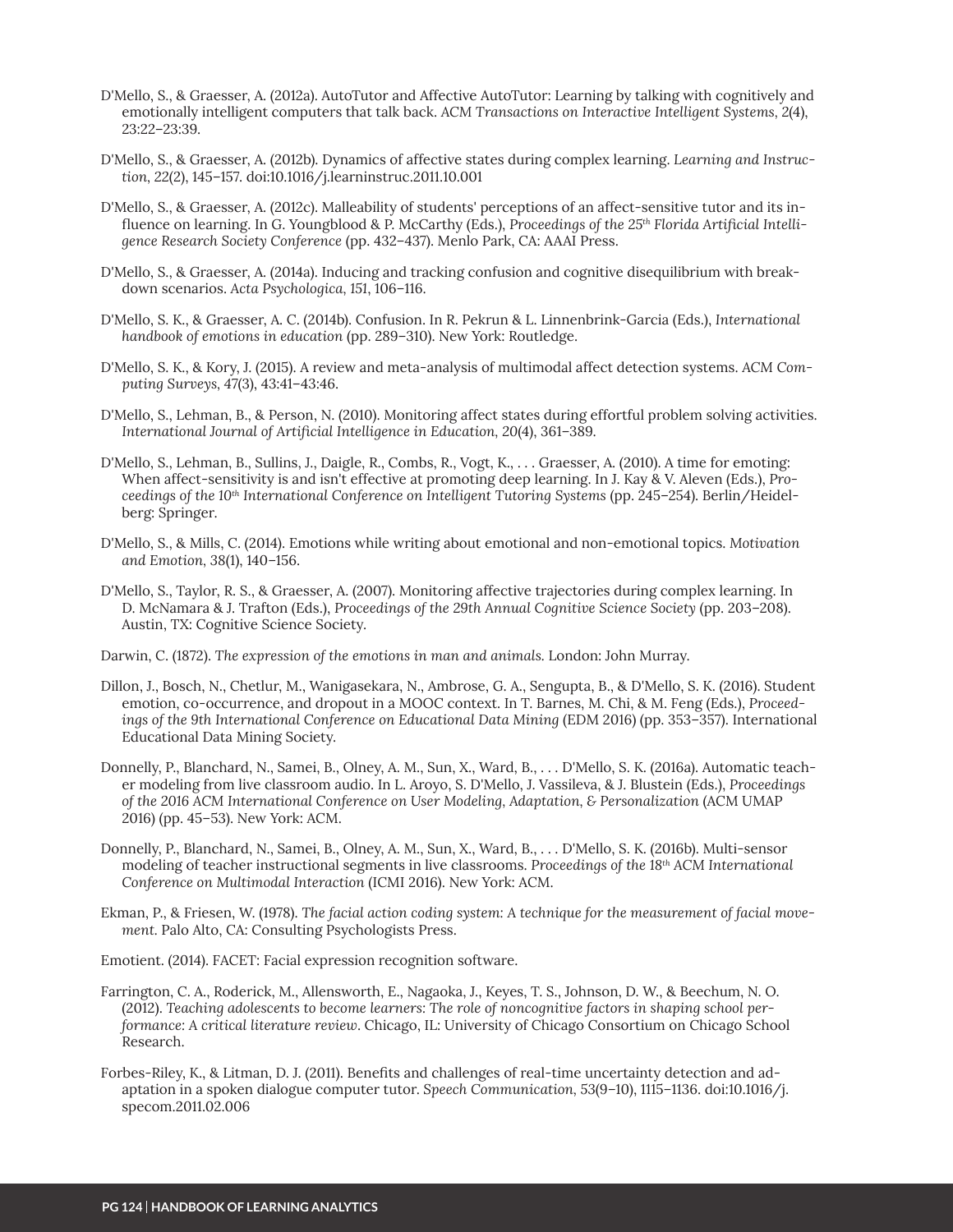- Fredrickson, B., & Branigan, C. (2005). Positive emotions broaden the scope of attention and thought-action repertoires. *Cognition & Emotion, 19(3), 313-332. doi:10.1080/02699930441000238*
- Galla, B. M., Plummer, B. D., White, R. E., Meketon, D., D'Mello, S. K., & Duckworth, A. L. (2014). The academic diligence task (ADT): Assessing individual differences in effort on tedious but important schoolwork. Contemporary Educational Psychology, 39(4), 314-325.
- Graesser, A., Chipman, P., Haynes, B., & Olney, A. (2005). AutoTutor: An intelligent tutoring system with mixed-initiative dialogue. IEEE Transactions on Education, 48(4), 612–618. doi:10.1109/TE.2005.856149
- Gross, J. (2008). Emotion regulation. In M. Lewis, J. Haviland-Jones, & L. Barrett (Eds.), Handbook of emotions  $(3<sup>rd</sup>$  ed., pp. 497-512). New York: Guilford.
- Hess, U. (2003). Now you see it, now you don't the confusing case of confusion as an emotion: Commentary on Rozin and Cohen (2003). Emotion, 3(1), 76-80.
- Isen, A. (2008). Some ways in which positive affect influences decision making and problem solving. In M. Lewis, J. Haviland-Jones, & L. Barrett (Eds.), Handbook of emotions (3rd ed., pp. 548-573). New York: Guilford.
- Izard, C. (2010). The many meanings/aspects of emotion: Definitions, functions, activation, and regulation. Emotion Review, 2(4), 363-370. doi:10.1177/1754073910374661
- James, W. (1884). What is an emotion? Mind, 9, 188-205.
- Jayaprakash, S. M., Moody, E. W., Lauría, E. J., Regan, J. R., & Baron, J. D. (2014). Early alert of academically atrisk students: An open source analytics initiative. *Journal of Learning Analytics*, 1(1), 6–47.
- Kai, S., Paquette, L., Baker, R., Bosch, N., D'Mello, S., Ocumpaugh, J., . . . Ventura, M. (2015). Comparison of face-based and interaction-based affect detectors in physics playground. In C. Romero, M. Pechenizkiy, J. Boticario, & O. Santos (Eds.), Proceedings of the 8<sup>th</sup> International Conference on Educational Data Mining (EDM 2015) (pp. 77-84). International Educational Data Mining Society.
- Kory, J., D'Mello, S. K., & Olney, A. (2015). Motion tracker: Camera-based monitoring of bodily movements using motion silhouettes. PloS ONE, 10(6), doi:10.1371/journal.pone.0130293.
- Lench, H. C., Bench, S. W., & Flores, S. A. (2013). Searching for evidence, not a war: Reply to Lindquist, Siegel, Quigley, and Barrett (2013). Psychological Bulletin, 113(1), 264-268.
- Lewis, M. D. (2005). Bridging emotion theory and neurobiology through dynamic systems modeling. Behavior*al and Brain Sciences, 28(2), 169-245.*
- Lindquist, K. A., Siegel, E. H., Quigley, K. S., & Barrett, L. F. (2013). The hundred-year emotion war: Are emotions natural kinds or psychological constructions? Comment on Lench, Flores, and Bench (2011). Psychological Bulletin, 139(1), 264-268.
- McKeown, G. J., & Sneddon, I. (2014). Modeling continuous self-report measures of perceived emotion using generalized additive mixed models. Psychological Methods, 19(1), 155-174.
- Mesquita, B., & Boiger, M. (2014). Emotions in context: A sociodynamic model of emotions. *Emotion Review*,  $6(4)$ , 298-302.
- Microsoft. (2015). Kinect for Windows SDK MSDN. Retrieved 5 August 2015 from https://msdn.microsoft.com/ en-us/library/dn799271.aspx
- Moors, A. (2014). Flavors of appraisal theories of emotion. *Emotion Review*, 6(4), 303-307.
- Nystrand, M. (1997). Opening dialogue: Understanding the dynamics of language and learning in the English classroom. Language and Literacy Series. New York: Teachers College Press.
- Ocumpaugh, J., Baker, R. S., & Rodrigo, M. M. T. (2012). Baker-Rodrigo Observation Method Protocol (BROMP) 1.0. Training Manual version 1.0. New York.
- OECD (Organisation for Economic Co-operation and Development). (2015). PISA 2015 collaborative problem solving framework.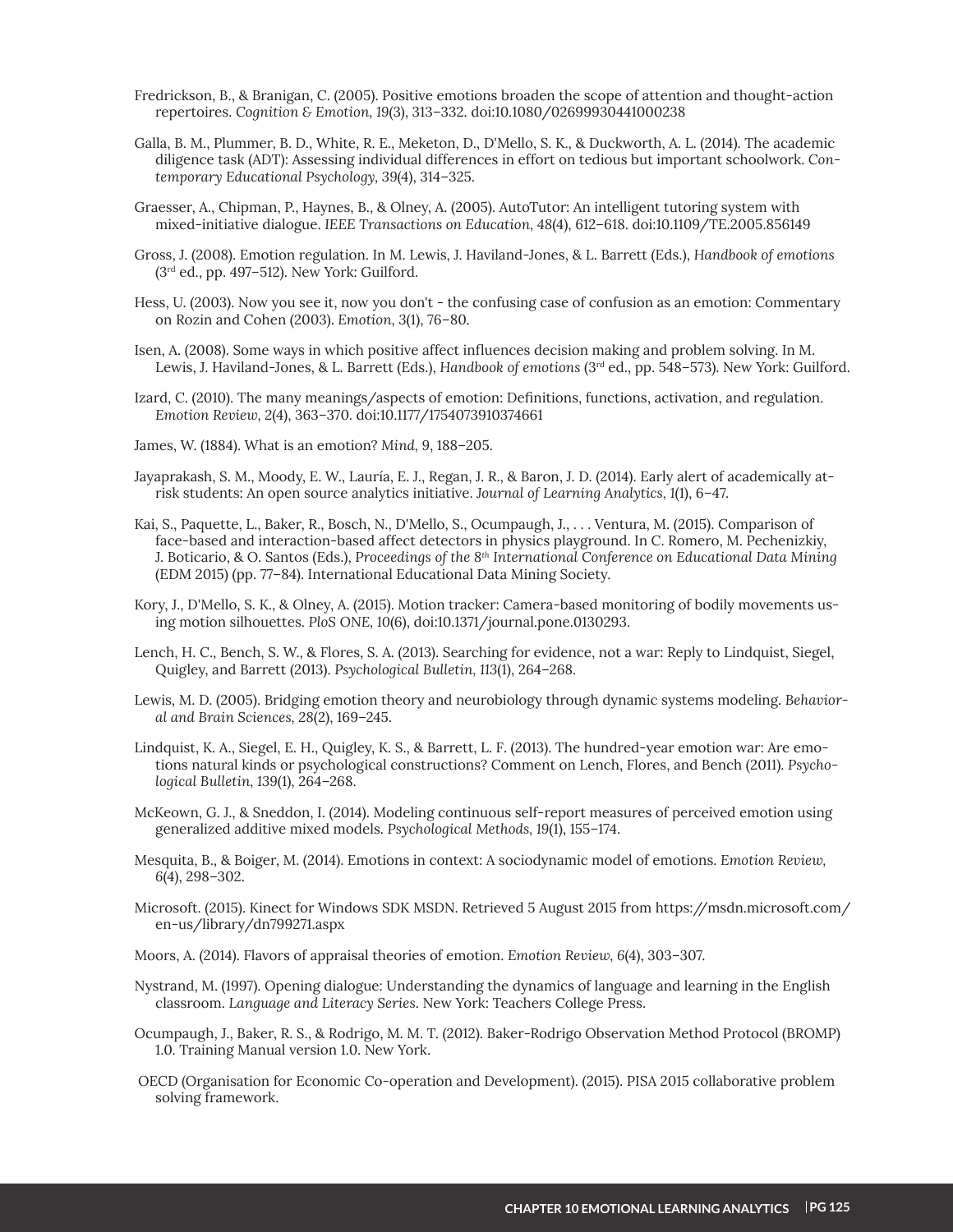- Ohman, A., & Soares, J. (1994). Unconscious anxiety: Phobic responses to masked stimuli. Journal of Abnormal Psychology, 103(2), 231-240.
- Pang, B., & Lee, L. (2008). Opinion mining and sentiment analysis. Foundations and Trends in Information Retrieval, 2(1-2), 1-135.
- Pardos, Z., Baker, R. S. J. d., San Pedro, M. O. C. Z., & Gowda, S. M. (2013). Affective states and state tests: In-Vestigating how affect throughout the school year predicts end of year learning outcomes. In D. Suthers, K. Verbert, E. Duval, & X. Ochoa (Eds.), Proceedings of the 3<sup>*rd*</sup> International Conference on Learning Analytics and Knowledge (LAK '13), 8–12 April 2013, Leuven, Belgium (pp. 117–124). New York: ACM.
- Parkinson, B., Fischer, A. H., & Manstead, A. S. (2004). Emotion in social relations: Cultural, group, and interpersonal processes. Psychology Press.
- Pekrun, R., & Stephens, E. J. (2011). Academic emotions. In K. Harris, S. Graham, T. Urdan, S. Graham, J. Rover,  $\&$  M. Zeidner (Eds.), APA educational psychology handbook, Vol 2: Individual differences and cultural and *contextual factors* (pp. 3–31). Washington, DC: American Psychological Association.
- Porayska-Pomsta, K., Mavrikis, M., D'Mello, S. K., Conati, C., & Baker, R. (2013). Knowledge elicitation methods for affect modelling in education. *International Journal of Artificial Intelligence in Education*, 22, 107-140.
- Raca, M., Kidzinski, L., & Dillenbourg, P. (2015). Translating head motion into attention: Towards processing of student's body language. Proceedings of the 8<sup>th</sup> International Conference on Educational Data Mining. International Educational Data Mining Society.
- Razzaq, L., Feng, M., Nuzzo-Jones, G., Heffernan, N. T., Koedinger, K. R., Junker, B., . . . Choksey, S. (2005). The assistment project: Blending assessment and assisting. In C. Loi & G. McCalla (Eds.), *Proceedings of the 12th International Conference on Artificial Intelligence in Education (pp. 555-562). Amsterdam: IOS Press.*
- Ringeval, F., Sonderegger, A., Sauer, J., & Lalanne, D. (2013). Introducing the RECOLA multimodal corpus of remote collaborative and affective interactions. *Proceedings of the 2nd International Workshop on Emotion Representation, Analysis and Synthesis in Continuous Time and Space (EmoSPACE) in conjunction with the 10th IEEE International Conference and Workshops on Automatic Face and Gesture Recognition*. Washington, DC: IEEE.
- Rosenberg, E. (1998). Levels of analysis and the organization of affect. Review of General Psychology, 2(3), 247-270. doi:10.1037//1089-2680.2.3.247
- Rozin, P., & Cohen, A. (2003). High frequency of facial expressions corresponding to confusion, concentration, and worry in an analysis of maturally occurring facial expressions of Americans. *Emotion*, 3, 68–75.
- Sabourin, J., Mott, B., & Lester, J. (2011). Modeling learner affect with theoretically grounded dynamic Bayesian networks. In S. D'Mello, A. Graesser, B. Schuller, & J. Martin (Eds.), Proceedings of the 4<sup>th</sup> International Con*ference on Affective Computing and Intelligent Interaction* (pp. 286–295). Berlin/Heidelberg: Springer-Verlag.
- San Pedro, M., Baker, R. S., Bowers, A. J., & Heffernan, N. T. (2013). Predicting college enrollment from student interaction with an intelligent tutoring system in middle school. In S. D'Mello, R. Calvo, & A. Olney (Eds.), Proceedings of the 6<sup>th</sup> International Conference on Educational Data Mining (EDM 2013) (pp. 177-184). International Educational Data Mining Society.
- Schwarz, N. (2012). Feelings-as-information theory. In P. Van Lange, A. Kruglanski, & T. Higgins (Eds.), Handbook of theories of social psychology (pp. 289-308). Thousand Oaks, CA: Sage.
- Shute, V. J., Ventura, M., & Kim, Y. J. (2013). Assessment and learning of qualitative physics in Newton's playground. The Journal of Educational Research, 106(6), 423-430.
- Sinha, T., Jermann, P., Li, N., & Dillenbourg, P. (2014). Your click decides your fate: Inferring information processing and attrition behavior from MOOC video clickstream interactions. Paper presented at the Empirical Methods in Natural Language Processing: Workshop on Modeling Large Scale Social Interaction in Massively Open Online Courses. http://www.aclweb.org/anthology/W14-4102
- Strain, A., & D'Mello, S. (2014). Affect regulation during learning: The enhancing effect of cognitive reappraisal. Applied Cognitive Psychology, 29(1), 1-19. doi:10.1002/acp.3049